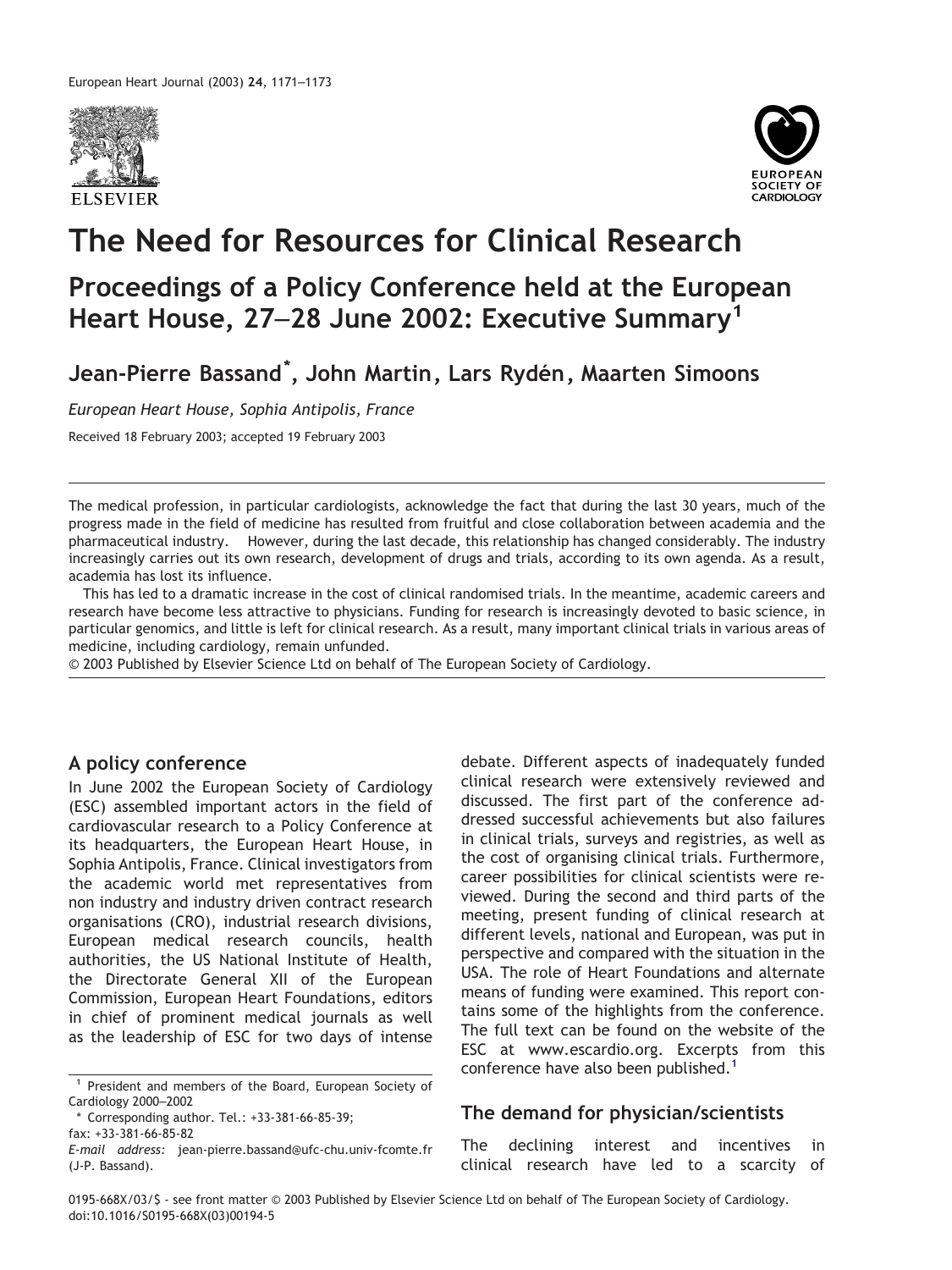physician-scientists adequately trained in research. Inadequate funding for clinical research leads to lower salaries than those available in the private sector, and less attractive career opportunities combine to widen the gap between clinical and basic research. Funding to clinical research in Europe is decreasing, with budget allocations often disproportionate to the actual burden of disease. Promises by EU nations to increase the proportion of the GNP devoted to research have yet to be fulfilled. In addition, the strong position of the industry in directing research has attracted many physician-scientists away from academic medicine. The industry has gradually become less dependent on the collaboration of academia, as many large companies now have the financial and material capacities to carry out their own research. All in all, the general level of interest in clinical research is on the decline, and this situation needs to be addressed.

### **Clinical research projects devoid of funds**

It is an unfortunate fact that much clinical research is dominated by commercial interests, with the result that many research projects of great interest to the medical community remain unfunded because they are of little commercial interest to the industry. There are many examples of this in all medical disciplines, and particularly in cardiology. Over the last few years, the ESC has made considerable efforts in this area by funding surveys and registries aimed at providing crucial information about incidence and prevalence of cardiovascular diseases throughout Europe. However, like many projects, these efforts are hampered by insufficient funding. The lack of resources allocated to clinical research must be overcome to open the door for clinical research in scientifically useful, but financially unrewarding areas.

# **The cost of clinical research**

For many researchers trying to launch projects without funding, the cost of industry-driven research is prohibitive. Depending on the complexity of the study, the number of centres, and other factors, costs can range from 5,000 to 10,000 Euro per patient for a randomised trial organised by the industry. Simplifying the organisational procedures could make it possible to reduce these costs. For example, data monitoring and processing could be carried out by networks of universitybased researchers, and other cost saving measures could be employed to bring the cost of independent

1172 Executive Summary

research down to affordable levels. It is estimated that the cost of a clinical randomised trial could be reduced by a factor of 10 to 20, compared to commercially driven research.

# **Institutional support to clinical research**

In contrast to the United States, the institutions of the European Union accord a limited portion of the total available funding to clinical research. The American National Institutes of Health (NIH) provide a centralised framework with considerable financial resources, with an annual budget of 28 billion US dollars, of which 31% is allocated to clinical research. The NIH is capable of supporting several thousand research projects. In Europe, however, the situation is more fragmented and heterogeneous. There are considerable disparities between funding allocations and research potential in the EU member states, creating a climate in which research is often duplicated, and institutional funding hard to obtain. From one country to another, research varies greatly both in quality and in quantity. The VIth Framework Programme (FP6) of the EU aims to address these structural problems by creating a more favourable environment for research, with better integrated structures through networks of excellence and simplified administrative procedures.

Overall, only a small part of the FP6 budget is earmarked for clinical research. Within FP6, life sciences represent only one branch, and will receive 2.25 billion Euros over a period of 5 years. Basic science will receive a greater proportion of available resources than clinical research, so the concrete impact of this programme on funding for clinical research remains to be seen.

However, centralised funding from the EU institutions are not the only possibility for finding funds for research in Europe. Other funding channels can be found, such as individual initiatives by EU member states. Many nations reserve a portion of their national budget for funding research, and these channels have proven their efficacy in the past in several countries.

# **The role of independent providers of research funding**

The role of Heart Foundations, active in fundraising and budget allocation for clinical research in some European countries, is considerable. Many European countries have very active Heart Foundations that rely on diverse and innovative initiatives among the public for raising funds. It must not be ignored that these organisations are proof that